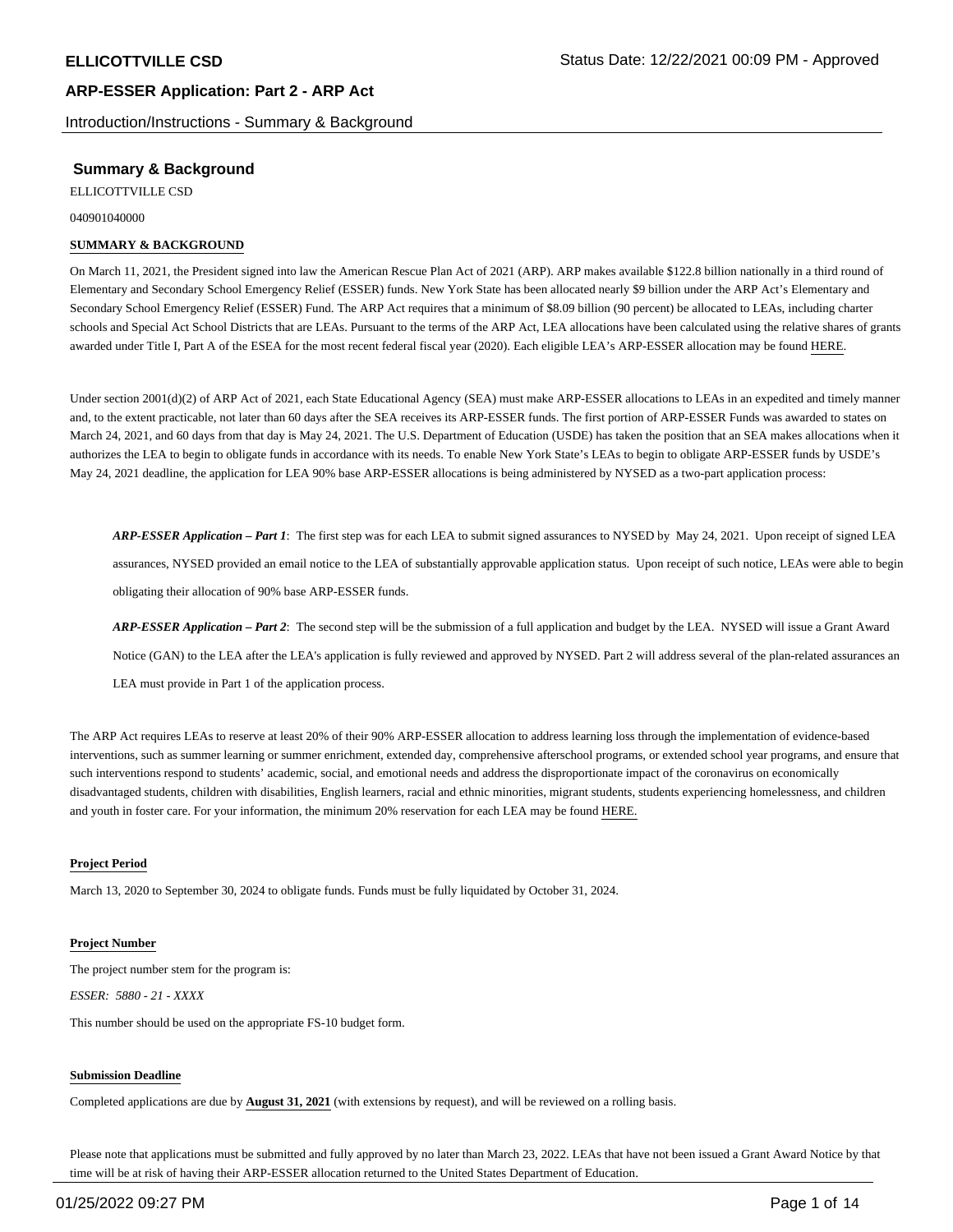Introduction/Instructions - Summary & Background

### **APPLICATION PROCESS FOR LEA ALLOCATIONS OF ARP-ESSER SEA RESERVE FUNDS**

The federal ARP statute requires SEAs to reserve:

not less than 5 percent of the total amount of grant funds awarded to the State (\$449.4 million) to carry out activities to address the impact of lost instructional

time by supporting the implementation of evidence-based interventions;

not less than 1 percent (\$89.9 million) to carry out the implementation of evidence-based summer enrichment programs; and

not less than 1 percent (\$89.9 million) to carry out the implementation of evidence-based comprehensive afterschool programs.

The 2021-22 enacted state budget directs that these required SEA set-asides be allocated as grants to specified school districts. Each eligible district's allocation of SEA reserve funds may be found HERE. NYSED will inform school districts under separate cover when the application process for school district allocations of ARP-ESSER SEA set-aside funds has been published in the SED Monitoring and Vendor Reporting System. This application is only for LEA 90% base ARP-ESSER allocations. LEAs should not apply for ARP ESSER SEA Reserve funds as part of this application.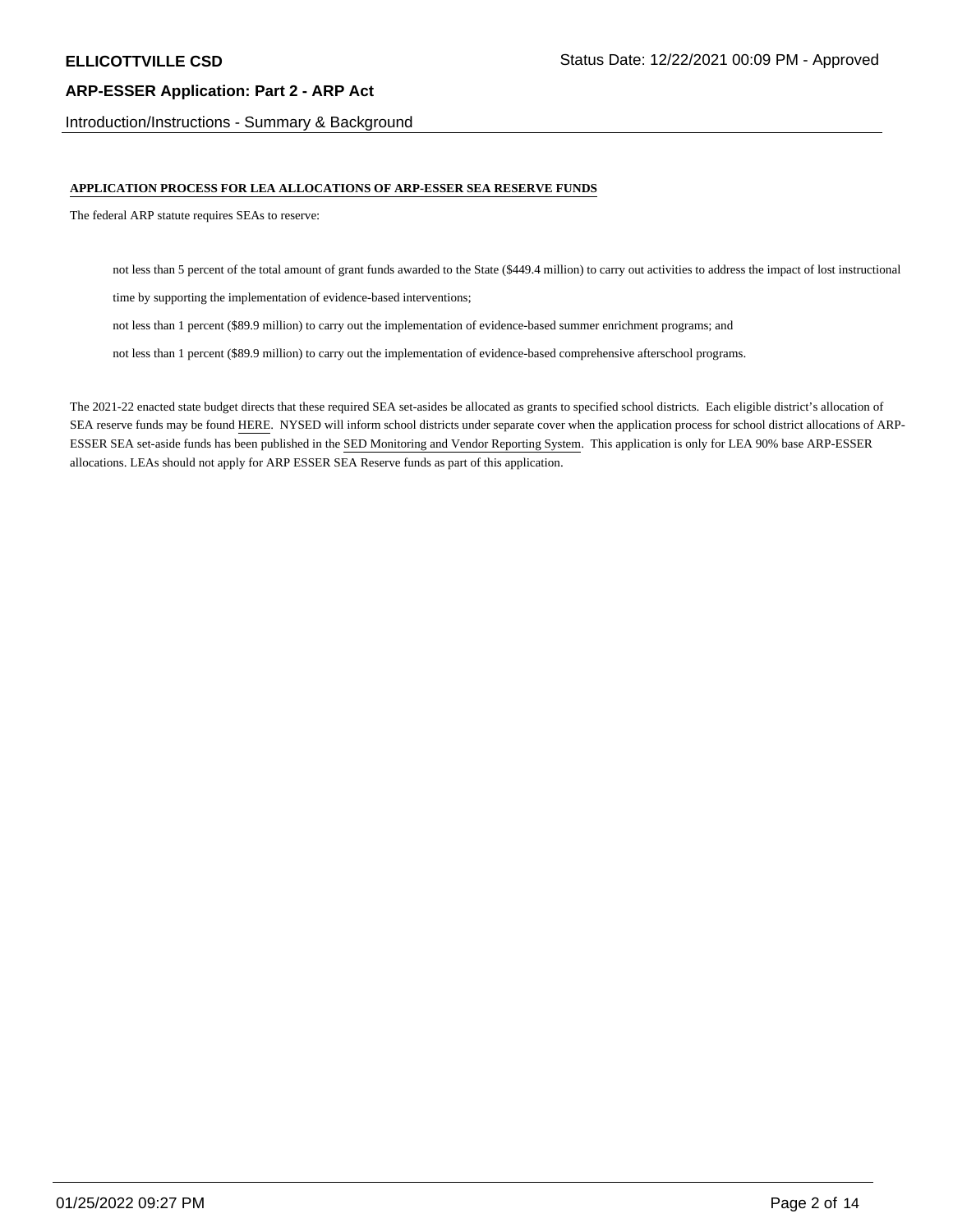Introduction/Instructions - Submission Instructions

### **Submission Instructions**

ELLICOTTVILLE CSD

040901040000

## **Directions for Submitting the Application:**

The online application may only be submitted/certified by the chief school officer of the applicant LEA. The designated superintendent (public school LEAs), and the chief executive officer, board of trustees president, or school employee designated by the board of trustees (charter school LEAs) are the only administrators with the submit/certify rights necessary to successfully submit and certify a completed application for NYSED review.

LEAs *ARE NOT REQUIRED* to send hard copies of general application materials to the Department.

LEAs *ARE REQUIRED* to send signed originals and two hard copies of each FS-10 Budget Form to:  *Office of ESSA-Funded Programs - Rm 320 EB RE: ARP-ESSER Application – Part 2 New York State Education Department 89 Washington Avenue Albany, NY 12234.*

### **Deadline for Submitting the Applications:**

The *ARP-ESSER Application – Part 2* is due by August 31, 2021.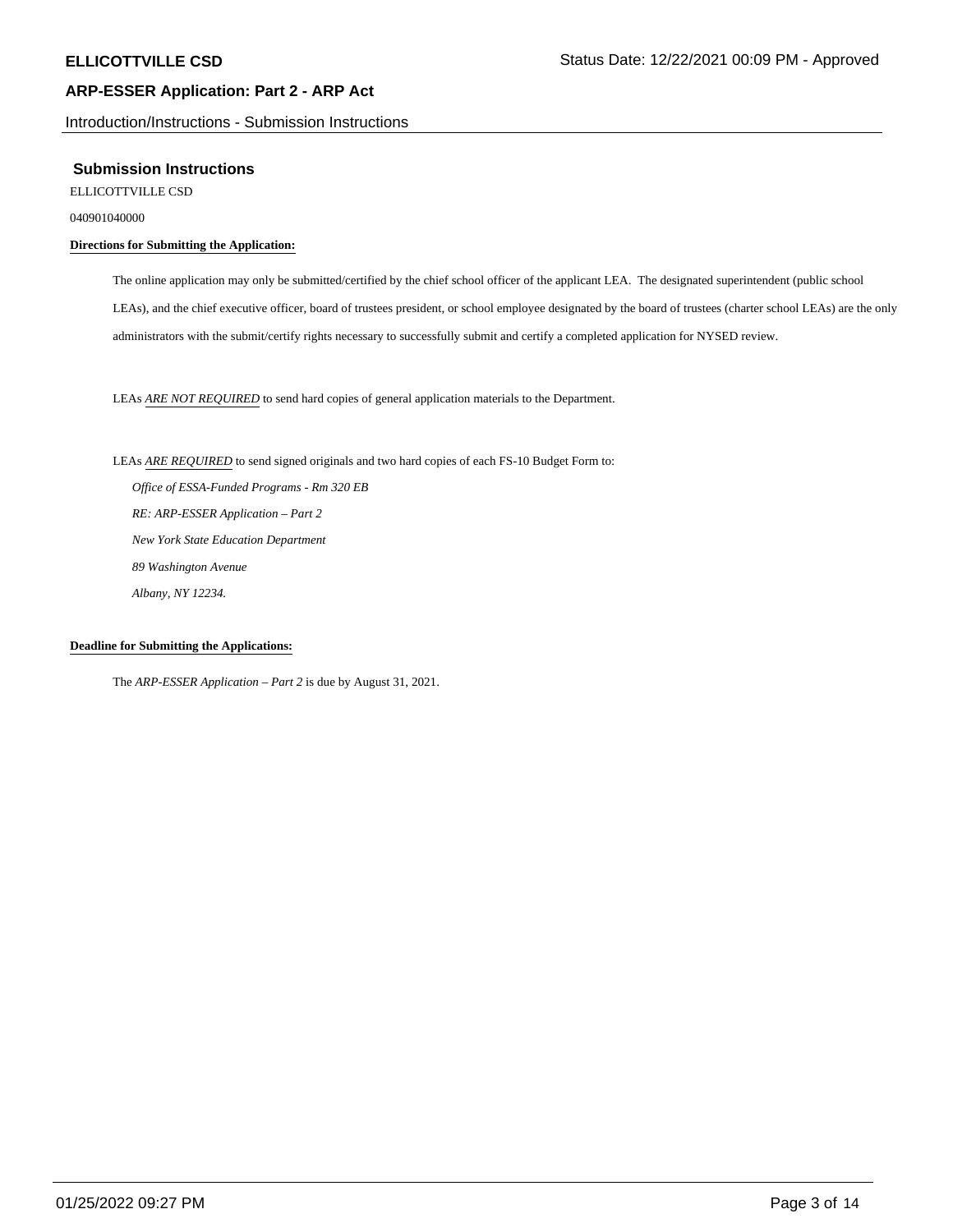LEA ARP-ESSER Plan - ARP-ESSER Intent to Apply

## **ARP-ESSER LEA Base 90% Allocation - Intent to Apply**

ELLICOTTVILLE CSD

040901040000

**1. Does the LEA intend to apply for American Rescue Plan (ARP) Act - Elementary and Secondary School Emergency Relief (ESSER) LEA Base 90% funding?**

Yes, the LEA intends to apply for Elementary and Secondary School Emergency Relief (ESSER) funding.

**2. Please provide contact information for the LEA Business Official and Board President. Please confirm that each individual has reviewed and approved of the application, including all plan descriptions and use of funds.** 

|                               | Name            | Email Address        | Date of Final<br>Review/<br>Approval |
|-------------------------------|-----------------|----------------------|--------------------------------------|
| <b>ILEA Business Official</b> | Aimee Kilby     | akilby@ecsny.org     | 12/21/2021                           |
| <b>ILEA Board President</b>   | Bob Van Wicklin | vanwicklin@gmail.com | 12/21/2021                           |

## **ARP-ESSER Allocation - Construction-Related Costs**

**3. Does the LEA intend to use American Rescue Plan (ARP) Act - Elementary and Secondary School Emergency Relief (ESSER) LEA Base 90% funding for construction-related expenditures?**

No, the LEA does not intend to use American Rescue Plan (ARP) Act - Elementary and Secondary School Emergency Relief (ESSER) funding for construction-related expenditures.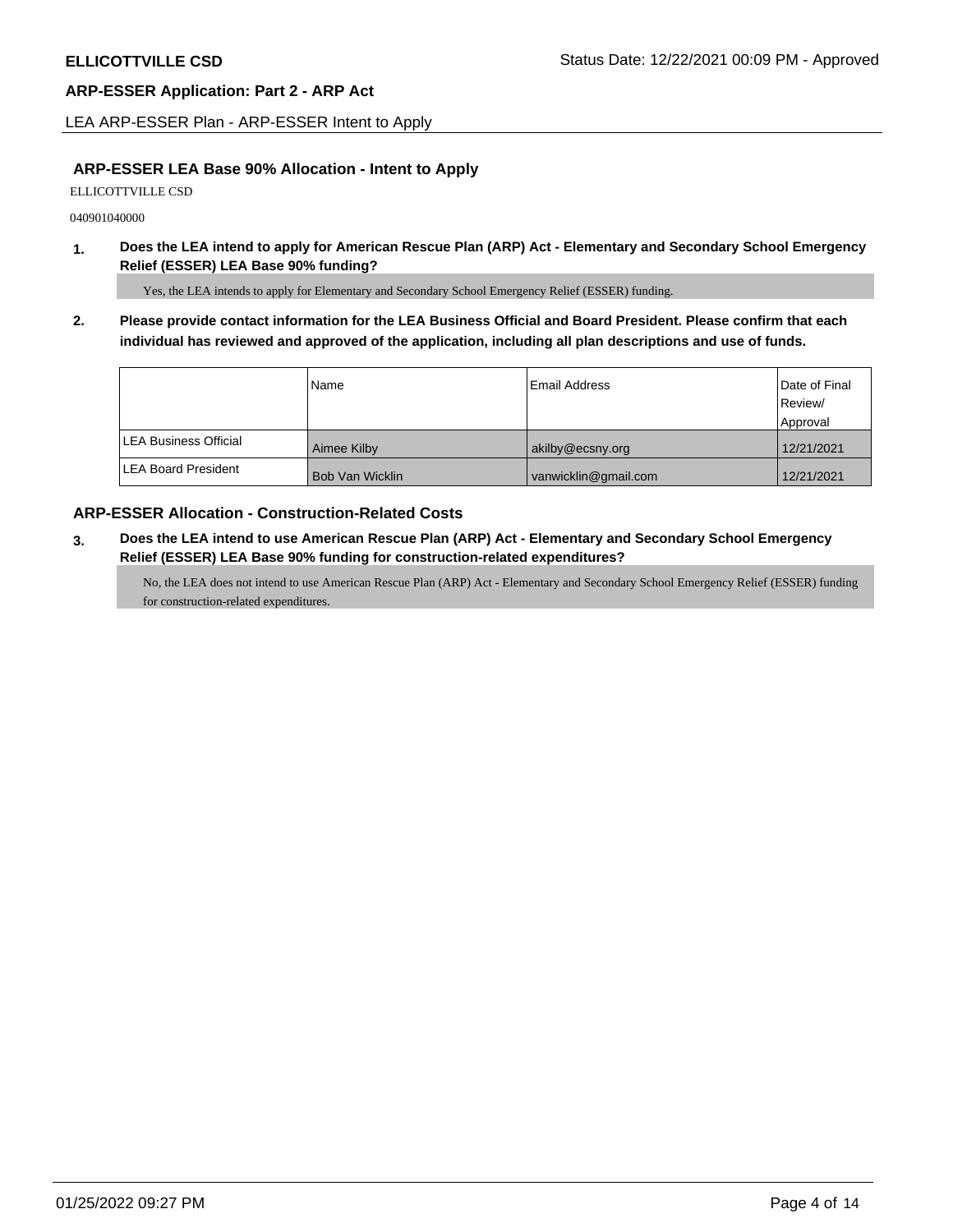LEA ARP-ESSER Plan - ARP-ESSER Plan Development & Program Information

## **ARP-ESSER LEA Base 90% Allocation - Plan Development and Dissemination**

ELLICOTTVILLE CSD

040901040000

Title VIII of Division B of the CARES Act directs the Department to carry out the Education Stabilization Fund, of which the ARP ESSER funds are a part. Section 2001 of the ARP Act provides for the Department to make grants to each SEA from the ARP ESSER funds. An SEA must allocate at least 90 percent of its ARP ESSER grant funds to its LEAs (including charter schools that are LEAs) in the State in the same proportion that the LEAs received under part A of title I of the ESEA in Fiscal Year 2020, as required by section  $2001(d)(1)$  of the ARP Act; and section  $2001(e)$  of the ARP Act prescribes certain mandatory and permissive uses of LEAs' funds. Under 20 U.S.C. 1221e-3, the Secretary has the authority to promulgate rules governing the programs administered by the Department. Under this requirement, each LEA that receives ARP ESSER funds must develop, submit to the SEA on a reasonable timeline determined by the SEA, and make publicly available on the LEA's website, a plan for the LEA's use of ARP ESSER funds. The plan - known as the LEA ARP ESSER Plan - and any revisions to the plan submitted consistent with procedures established by the SEA, must include a description of key activities which are required below.

**NYSED will consider each LEA's application for its base 90% ARP-ESSER allocation as meeting the USDE LEA ARP-ESSER use of funds plan requirement, provided the required elements of the plan are fully addressed in the LEA's application, combined with a budget, and then publicly posted after being developed with public input.**

An LEA must engage in meaningful consultation with stakeholders and give the public an opportunity to provide input in the development of its plan. Specifically, an LEA must engage in meaningful consultation with students; families; school and district administrators (including special education administrators); and teachers, principals, school leaders, other educators, school staff, and their unions. Additionally, an LEA must engage in meaningful consultation with each of the following, to the extent present in or served by the LEA: Tribes; civil rights organizations (including disability rights organizations); and stakeholders representing the interests of children with disabilities, English learners, children experiencing homelessness, children in foster care, migratory students, children who are incarcerated, and other underserved students.

Each LEA's ARP ESSER plan must be in an understandable and uniform format and, to the extent practicable, written in a language that parents can understand (or, if not practicable, orally translated). Upon request by a parent with a disability, LEA plans must be provided in an alternative format accessible to the parent.

## **1. In the space provided below, please describe how the LEA meaningfully engaged a diverse and representative set of the applicable stakeholders in developing a plan to use these funds and implementing that plan.**

In May 2021 and June 2021 the District's Administrative Team started reviewing anticipated needs within the District to counter the impacts of COVID-19. In doing so, the District talked with teachers, counselors, students, the IT department, the school nurse, supervisors and other school personnel. A comprehensive plan was then created that addressed needs including, but not limited to: technology, learning loss, SEL, etc. A draft of the plan was shared with the Board of Education on June 22, 2021. A parent / community presentation took place on the evening of June 23, 2021. This presentation was in person and it was also broadcast for people that could not attend. Another presentation took place on for all staff on June 24, 2021, and this final presentation was also shared via e-mail with all Board of Education members. At the end of each presentation parents, staff and Board members were encouraged to offer suggestions, feedback, etc. via e-mail. Information was, indeed, received via e-mail, and adjustments were made accordingly when possible.

**2. In the space provided below, please provide the URL for the website(s) where the LEA ARP-ESSER Plan is/will be publicly posted. For an LEA that does not have a website, the LEA may identify an online platform (e.g. social media group or post, file sharing service, email listserv) that allows plans to be directly communicated to students, parents or legal guardians, school staff, and other stakeholders. As appropriate, the LEA should provide details about how the plan will be made available to people who request it.**

### *https://www.ellicottvillecentral.com/Page/2228*

- The District will use the link above on the District website to post the LEA ARP ESSER plan as it was submitted to NYSED so that stakeholders have access to it.
- Updates to the plan will be posted via the same shortcut on the District Website.
- Should an individual not be able to access the LEA ARP ESSER plan through the website, we will provide the individual with a paper copy of the report.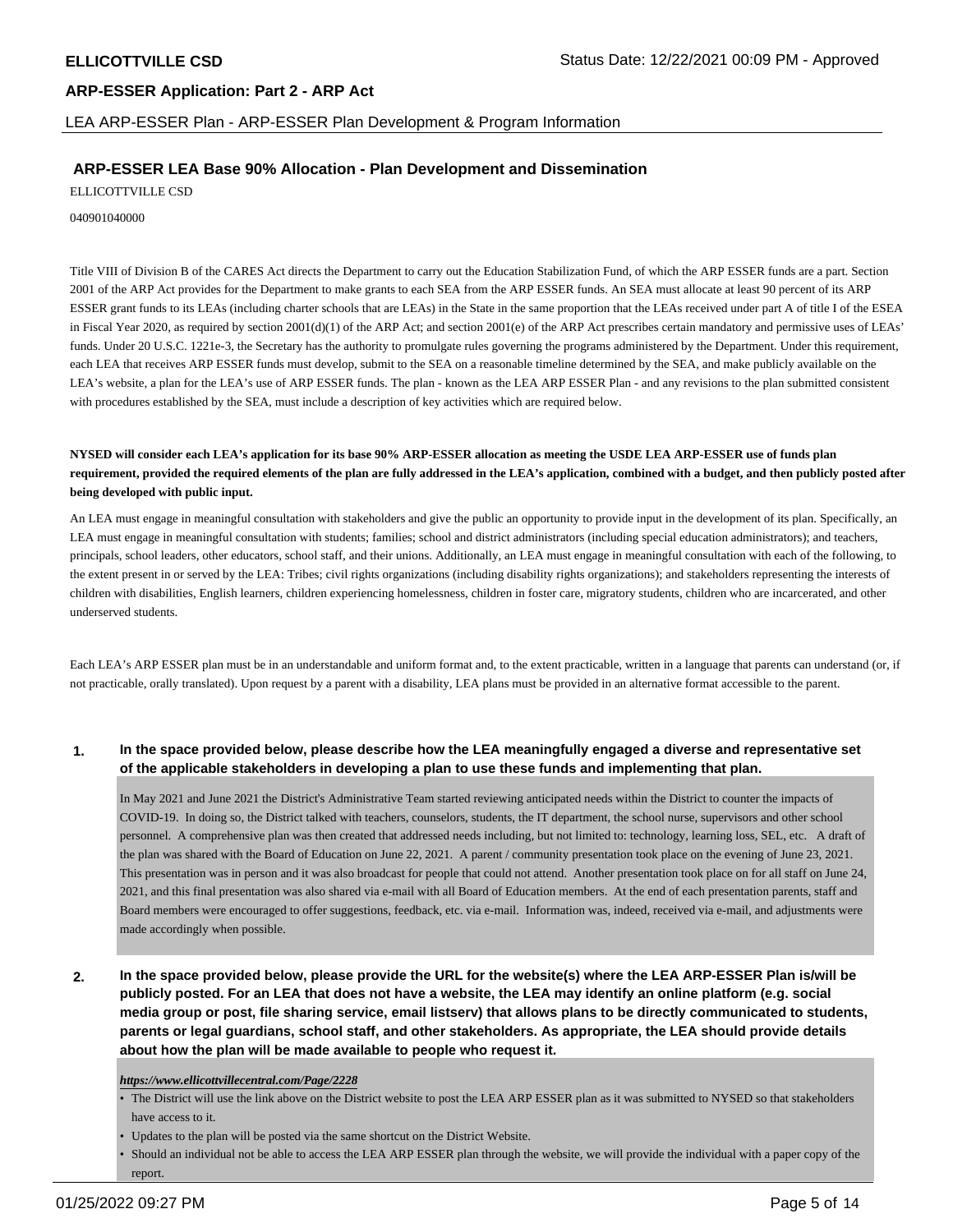### LEA ARP-ESSER Plan - ARP-ESSER Plan Development & Program Information

## **ARP-ESSER LEA Base 90% Allocation - Program Information**

**3. In the space provided below, please describe the extent to which and how the funds will be used to implement prevention and mitigation strategies that are, to the greatest extent practicable, consistent with the most recent CDC guidance on reopening schools, in order to continuously and safely open and operate schools for in-person learning.**

The District plans on purchasing recurring PPE supplies with some of these funds. Otherwise, the District is addressing prevention and mitigation strategies through other funding sources.

### **4. In the space provided below, please describe the data that the LEA will use to identify student needs and monitor student progress as a result of planned interventions and supports.**

For elementary students (K-5th Grade), the District will be using Fast Bridge to assess students' academic progress (initial and end of year) as well as the NYS Elementary Level Assessments. In addition, the District will use SAEBRS to assess students' SEL and well-being. Data from both Fast Bridge and SAEBRS will be considered together by the school psychologist and guidance department to determine and monitor needed intervention and supports as well. The District will pay for these through its general budget process.

For MS/HS students (6th grade - 12th grade), the District will purchase and utilize the Right Path software from Right Reason Technologies to assess student's initial academic progress. During the year, a variety of assessment tools may be used, including, but not limited to: Right Path Assessments, locally created assessments, the NYS Intermediate Level Assessments, and NYS Regents Exams. This District will also purchase and use the Holistic Student Assessment from the Partnerships in Education and Resilience (PEAR) Institute to assess students' SEL and well-being. Implementation of this assessment will be administered and monitored by our school psychologist and guidance department. RRT and PEAR have also "teamed" to coordinate both academic and SEL data into one report for students so that progress in both areas can be more easily used to determine and monitor needed interventions and supports. The software packages are new and will be purchased with ARP funds.

In addition, the District is looking to hire a social worker / school counselor with ARP funds to serve as a school-to- family liaison to ensure the we are meeting the needs of both students and families as we transition back to a 100% all in-person school model. This person may also work with families to help them seek out other available respurces / programs within the community as needed.

The LEA will use the data here to monitor and evaluate the interventions as follows:

- Intervention Specialist We will hire a teacher that holds NYSED Certification to work with students that exhibit learning loss (i.e. low achievement scores, gaps pointed out via testing, teacher reports, etc.), to help them catch-up in learning.
- Part Time Teacher Assistant We will use progress monitoring through Fastbridge, anecdotal notes, class grades to assess student growth.
- Extra Staff After School Instruction Teachers will use progress monitoring through anecdotal notes, class grades to address learning loss and to assess student growth.
- Extra Staff Development:
- The Right Path Program component includes testing, videos, lessons, etc. that teachers will need to be trained to use. This package along with teacher created assessments and anecdotal notes will be used to monitor student growth.
- We will purchase "Sources of Strength" to further address students' mental health needs. Student feedback through the program will allow the District to measure progress.
- Over the Summer of 2022, elementary teachers will review, evaluate and realign our reading curriculum to ensure a rigorous program that meets student needs. Student data from the 2021-22 school year will be compared with student data from 2022-23 school year over the summer of 2023 to evaluate the effectiveness of the realignment.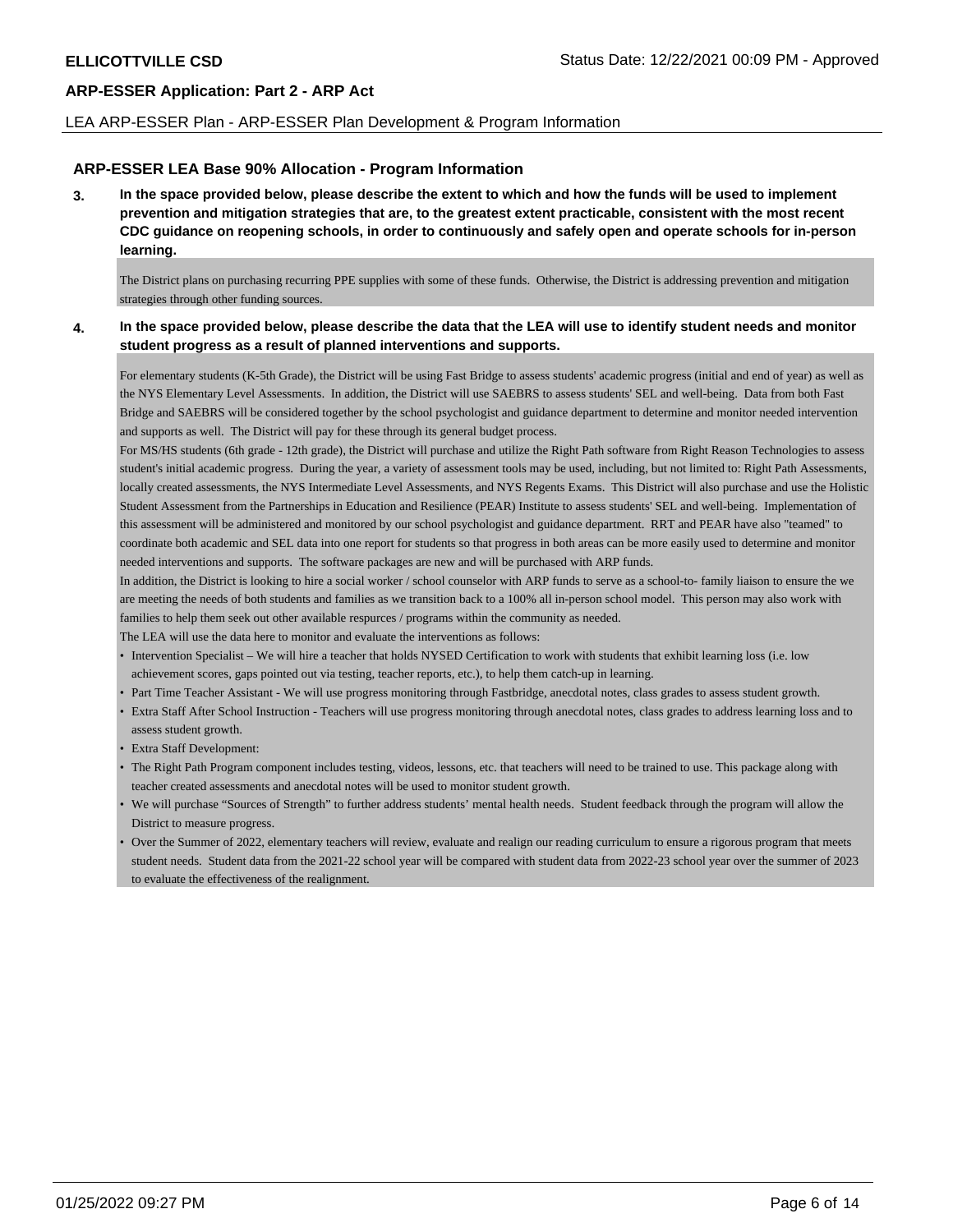•

## **ARP-ESSER Application: Part 2 - ARP Act**

### LEA ARP-ESSER Plan - ARP-ESSER Plan Development & Program Information

**5. In the space provided below, please describe how the LEA will use the funds it reserves under section 2001(e)(1) the required reserve of 20% of funds - to address the academic impact of lost instructional time through the implementation of evidence-based interventions, such as summer learning or summer enrichment, extended day, comprehensive afterschool programs, or extended school year.**

- The District will utilize Right Reason Technology's (RRT) Right Path Program (6-12), as well as local assessments, and teacher input to identify areas of learning loss.
- RRT includes modules that will provide remediation lessons and assessments as needed.
- The school will utilize an expanded afterschool program for all students that ensure small group sizes and individualized attention for these students experiencing learning loss. This expanded afterschool program.
- The District is looking to hire a NYS Certified Secondary Teacher with ARP funds to serve as a transition specialist to assist MS/HS students with learning loss by assisting with academic assistance, homework monitoring, study guidance / skills, organization, etc.

The LEA will use the data here to monitor and evaluate the interventions as follows:

- Intervention Specialist We will hire a teacher that holds NYSED Certification to work with students that exhibit learning loss (i.e. low achievement scores, gaps pointed out via testing, teacher reports, etc.), to help them catch-up in learning.
- Part Time Teacher Assistant We will use progress monitoring through Fastbridge, anecdotal notes, class grades to assess student growth.
- Extra Staff After School Instruction Teachers will use progress monitoring through anecdotal notes, class grades to address learning loss and to assess student growth.
- Extra Staff Development:
- The RRT component includes testing, videos, lessons, etc. that teachers will need to be trained to use. This package along with teacher created assessments and anecdotal notes will be used to monitor student growth. This program will be purchased through BOCES and the portion not covered by BOCES Aid will be claimed under ESSER funding.
- We will purchase "Sources of Strength" to further address students' mental health needs. Student feedback through the program will allow the District to measure progress.
- Over the Summer of 2022, elementary teachers will review, evaluate and realign our reading curriculum to ensure a rigorous program that meets student needs. Student data from the 2021-22 school year will be compared with student data from 2022-23 school year over the summer of 2023 to evaluate the effectiveness of the realignment.

The RRT will be funded using both District and ARP ESSER Fund. The RRT program / package is being purchased through CA BOCES.

## **6. In the space provided below, please describe how the LEA will spend its remaining ARP ESSER funds consistent with section 2001(e)(2) - the allowable uses of funds - of the ARP Act.**

- Expanded staff development to incorporate new technology amd software related to (but not limited to): remote instruction, addressing the emotional well-being of students, learning loss, etc.
- Providing for a student summer leadership summit.
- Providing additional afterschool counseling.
- Expansion of STEM programs / materials.
- Implementation of the "Sources of Strength" program (mentoring/leadership/suicide prevention) in MS/HS.
- Expanded training and implementation of "Restorative Practices" through Extra Staff Development.
- Student assemblies.
- Sensory Integration Pathways (elementary)
- Technology purchase / repair / replacement to ensure device accessibility for remote instruction.
- Physical accommodations (i.e. furniture) / space for reluctant learners.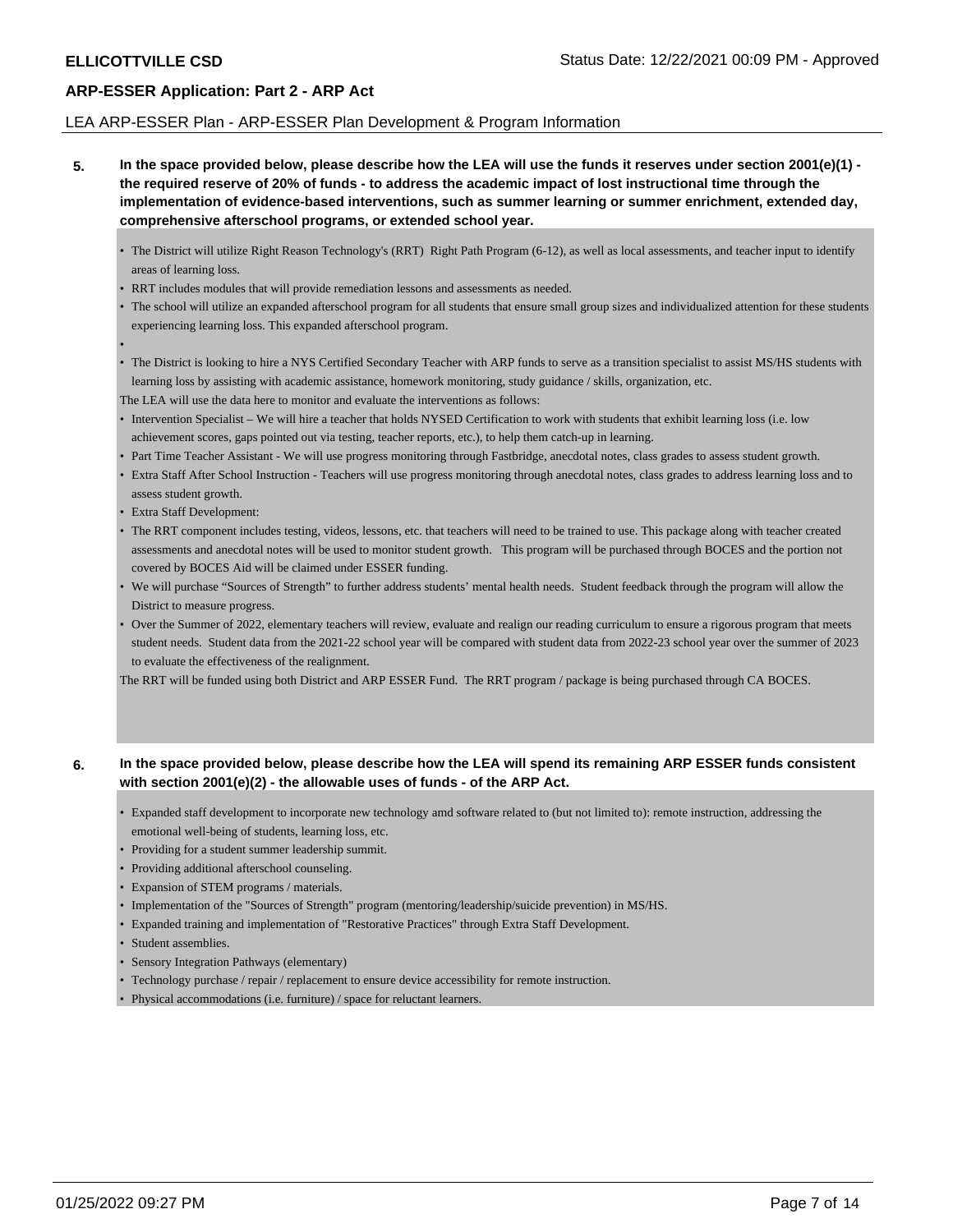## LEA ARP-ESSER Plan - ARP-ESSER Plan Development & Program Information

**7. In the space provided below, please describe how the LEA will ensure that the interventions it implements, including but not limited to the interventions implemented under section 2001(e)(1) - the required reserve of 20% of funds - to address the academic impact of lost instructional time, will respond to the academic, social, emotional, and mental health needs of all students, and particularly those students disproportionately impacted by the COVID-19 pandemic, including students from low-income families, students of color, English learners, children with disabilities, students experiencing homelessness, children in foster care, and migratory students.**

As a small rural school of under 600 students, all of the programs and interventions that are implemented will be offered and available to **ALL students as needed**. We make this statement as we do not have: English learners, students experiencing homelessness, or migratory students. In addition, we only have 2 foster children in the entire District, only 7% of students are considered students of color and 16% are student with disabilities. Given these small numbers of students in each of these subgroups, we firmly believe that we will be able to equitably use these funds and provide services for **ALL** students as needed, as opposed to target just a small number of students.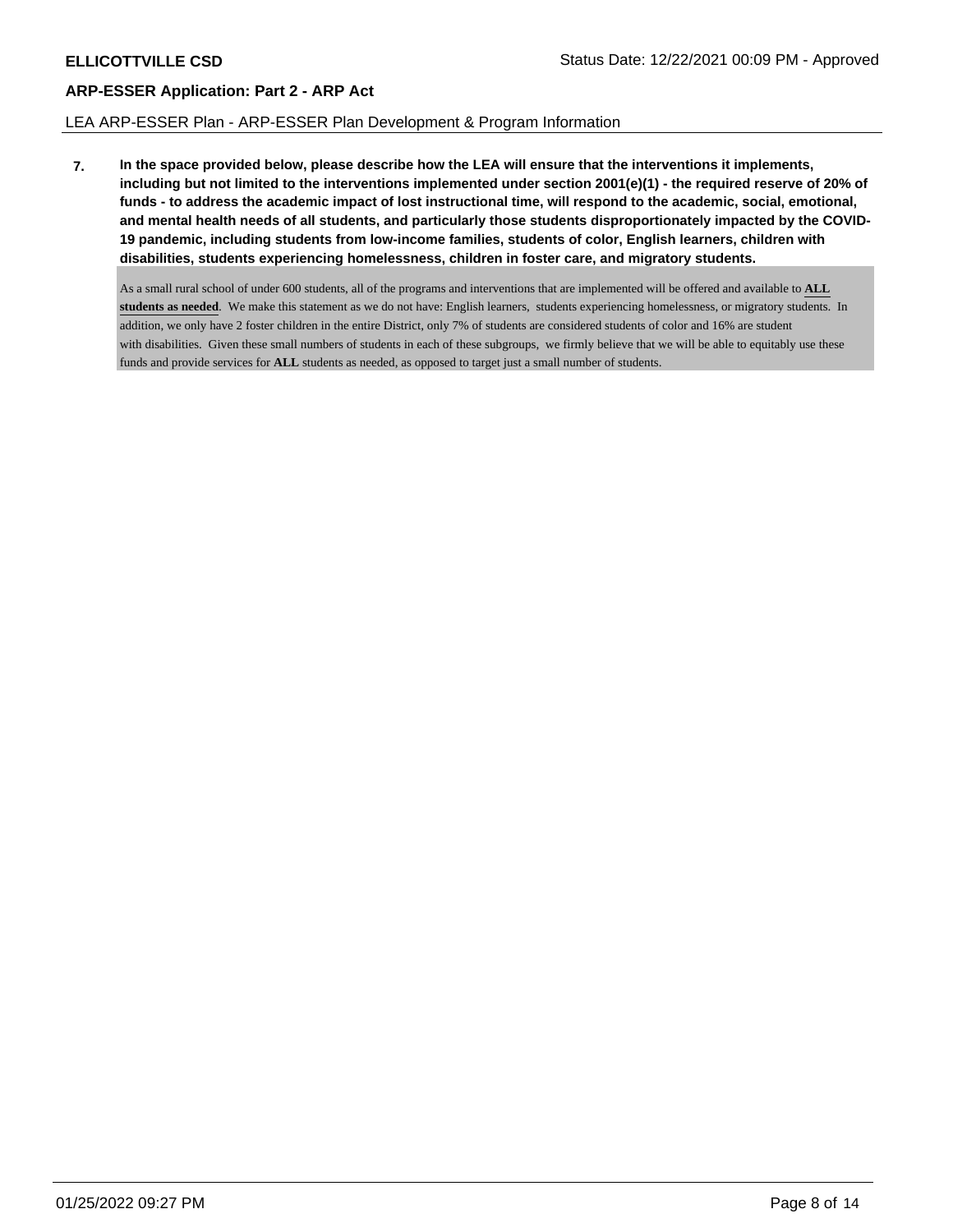LEA ARP-ESSER Plan - ARP-ESSER Return to In-Person Instruction

## **ARP-ESSER Return to In-Person Instruction**

ELLICOTTVILLE CSD

040901040000

Section 2001(i)(1) of the ARP Act requires each LEA that receives ARP ESSER funds to develop and make publicly available on the LEA's website, not later than 30 days after receiving ARP ESSER funds, a plan for the safe return to in-person instruction and continuity of services for all schools, including those that have already returned to in- person instruction. Section 2001(i)(2) of the ARP Act further requires that the LEA seek public comment on the plan and take those comments into account in the development of the plan. Finally, section 2001(i)(3) of the ARP Act states that an LEA that developed a plan for the safe return to in-person instruction and continuity of services prior to the date of enactment of the ARP Act will be deemed to have met the requirement to develop a plan under section  $2001(i)(1)$  as long as the plan meets the statutory requirements (i.e., is publicly available on the LEA's website and was developed after the LEA sought and took into account public comment).

The LEA's plan must include how it will maintain the health and safety of students, educators, and other school and LEA staff and a description of any policies it has adopted regarding each of the CDC's safety recommendations, including universal and correct wearing of masks; modifying facilities to allow for physical distancing (e.g., use of cohorts/podding); handwashing and respiratory etiquette; cleaning and maintaining healthy facilities, including improving ventilation; contact tracing in combination with isolation and quarantine in collaboration with the State, local, territorial, or the health departments of Native American Nations; diagnostic and screening testing; efforts to provide vaccinations to school communities; appropriate accommodations for children with disabilities with respect to health and safety policies; and coordination with State and local health officials.

The plan must describe how the LEA will ensure continuity of services, including but not limited to services to address students' academic needs and the social, emotional, mental health and other needs of students and staff, which may include student health and food services.

LEA plans must be in an understandable and uniform format and, to the extent practicable, written in a language that parents can understand (or, if not practicable, orally translated). Upon request by a parent with a disability, LEA plans must be provided in an alternative format accessible to the parent.

**NYSED will permit previously developed LEA re-opening plans to satisfy the ARP statutory requirement for the safe return to in-person instruction and continuity of services. LEAs must make any necessary updates to existing plans to conform with the USDE requirements within 30 days of receipt of ARP-ESSER funds and to review (and revise if appropriate) plans every six months thereafter (until September 30, 2023).**

**1. In the space provided below, please provide the URL for the website(s) where the district's most current reopening/return to in-person learning plan is/will be located. For an LEA that does not have a website, the LEA may identify an online platform (e.g. social media group or post, file sharing service, email listserv) that allows plans to be directly communicated to students, parents or legal guardians, school staff, and other stakeholders. As appropriate, the LEA should provide details about how the plan will be made available to people who request it.**

### *https://www.ellicottvillecentral.com/Page/2221*

• The District will create a shortcut to a URL on the District website to post it's Re-Opening and subsequent revisions so that stakeholders have access to it.

- Updates to the plan will be posted via the same shortcut on the District Website.
- Should an individual not be able to access the Re-Opening plan through the website, we will provide the individual with a paper copy of the plan.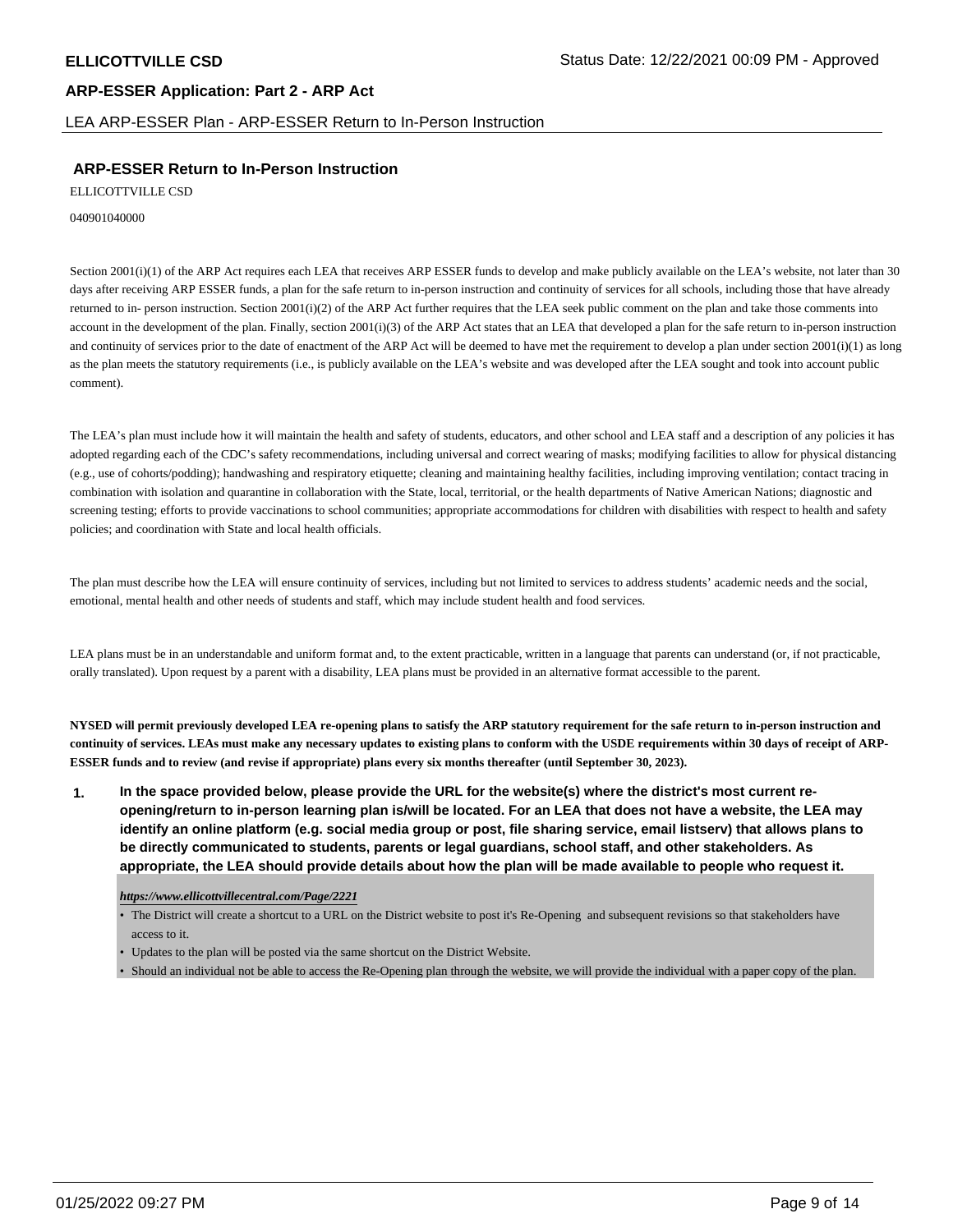## LEA ARP-ESSER Plan - ARP-ESSER Return to In-Person Instruction

**2. An LEA must periodically, but no less frequently than every six months (through September 30, 2023), review and, as appropriate, revise its plan. Consistent with section 2001(i)(2) of the ARP Act, which requires an LEA to seek public comment on the development of its plan, an LEA must seek public input and take such input into account in determining whether to revise its plan and, if it determines revisions are necessary, on the revisions it makes to its plan, i.e., the LEA must seek public input on whether to revise its plan and on any revisions to its plan no less frequently than every six months (taking into consideration the timing of significant changes to CDC guidance on reopening schools). If the LEA revises its plan, the revised plan must address each of the aspects of safety currently recommended by the CDC or, if the CDC has updated its safety recommendations at the time the LEA is revising its plan, each of the updated safety recommendations.**

**In the space provided below, please describe how the LEA will review and regularly update (at least every six months through September 30, 2023) it's plan for in-person instruction, including a description of how public comment will be collected.**

The District will prepare progress reports on the current implementation of its Re-Opening Plan which will be shared with the public at least one time approximately every six months via the District Newsletter. Feedback / suggestions / etc. will be encouraged and collected via e-mail. All feedback / suggestions from all stakeholders will be considered via a team meeting of District officials including, but not limited to: Superintendent, Principals, School Business Official, Student Support Services (counselors/psychologist), IT (as necessary), and Union Leadership (as necessary). If revisions are necessary, they will be made accordingly and the revised copy of the Re-Opening Plan will be shared via the District Website.

In the event an individual cannot access the Website, a paper copy of the plan may be requested via District Offices.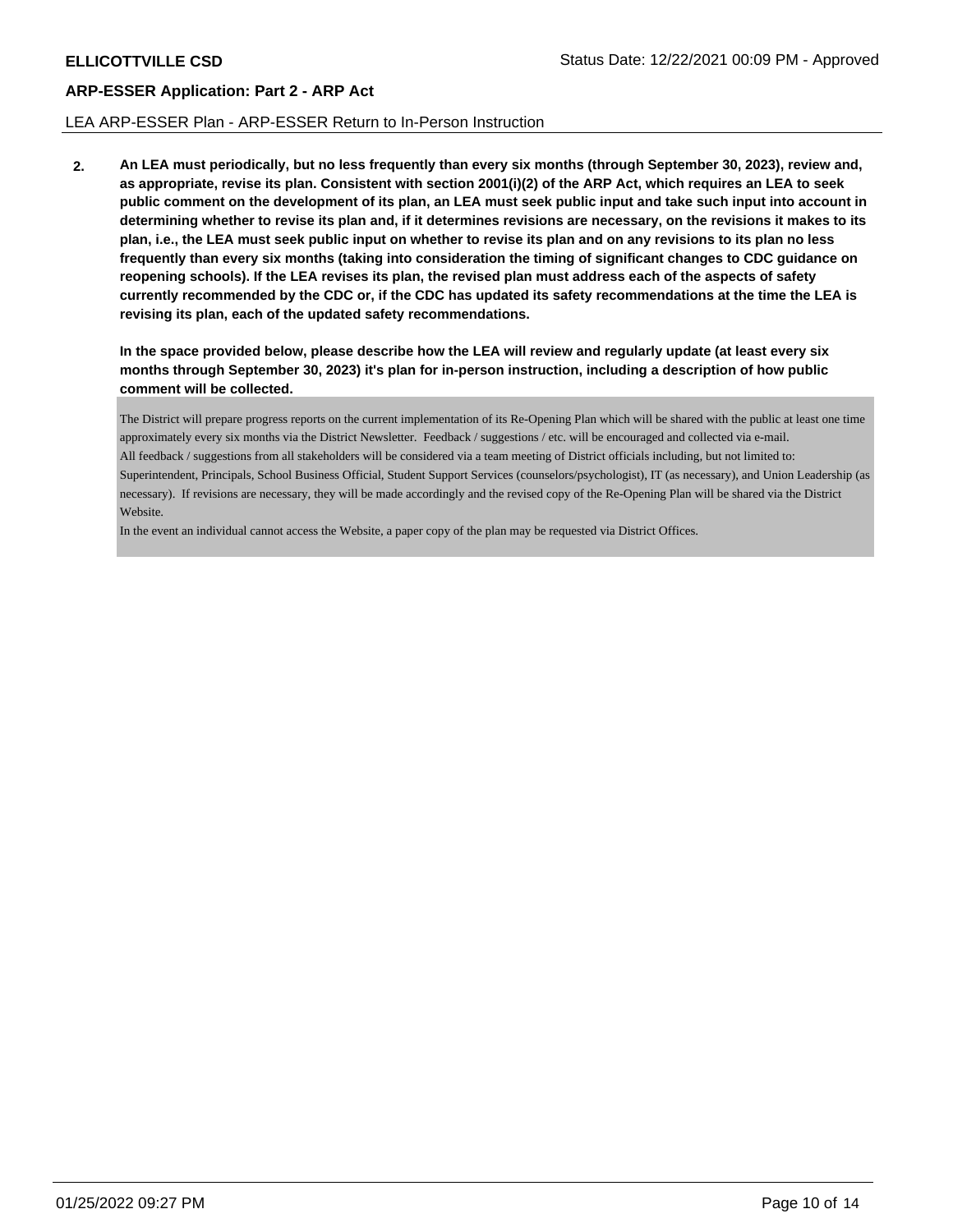LEA ARP-ESSER Plan - ARP-ESSER Funding Distribution

## **ARP-ESSER LEA Base 90% Allocation - Funding Distribution**

ELLICOTTVILLE CSD

040901040000

**Please note: LEAs that have been allocated funds from the mandated SEA-Level Reserves in the 2021-22 enacted state budget will apply for those funds via a separate application process. NYSED will inform school districts under separate cover when the application process for school district allocations of ARP-ESSER SEA set-aside funds has been published in the SED Monitoring and Vendor Reporting System. The sections below are only for LEA 90% base ARP-ESSER allocations. LEAs should not apply for ARP ESSER SEA Reserve funds as part of this application.**

**1. Please complete the following to indicate the LEA's American Rescue Plan (ARP) Act LEA Base 90% allocation for Elementary and Secondary School Emergency Relief (ESSER) funds, as well as its most current enrollment figures.**

|                                                       | Amount (\$ or #) |
|-------------------------------------------------------|------------------|
| ARP-ESSER Fund Allocation (\$)                        | 645.423          |
| Total Number of K-12 Resident Students Enrolled (#)   | 565              |
| Total Number of Students from Low-Income Families (#) | 181              |

## **ARP-ESSER Schools Served**

**2. Please complete the following chart by indicating the number of PUBLIC SCHOOLS in the LEA being served by ARP-ESSER LEA Base 90% Funding.**

|                                                            | INumber (#) |
|------------------------------------------------------------|-------------|
| Total Number of Schools in the LEA                         |             |
| Number of Schools Served by ARP-ESSER LEA Base 90% Funding |             |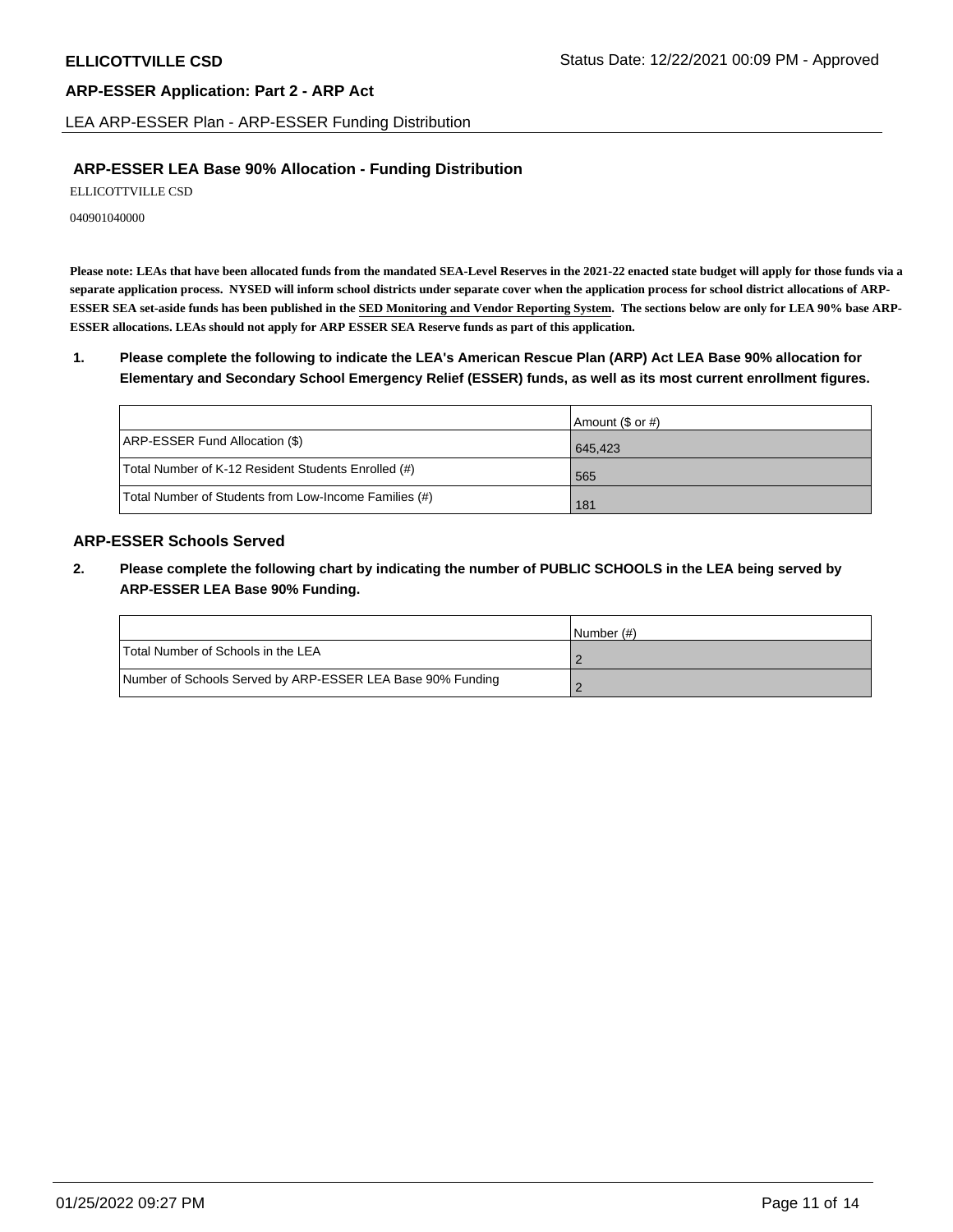LEA ARP-ESSER Plan - ARP-ESSER Use of Funds

## **ARP-ESSER LEA Base 90% Allocation - Use of Funds**

ELLICOTTVILLE CSD

040901040000

**Please note: LEAs that have been allocated funds from the mandated SEA-Level Reserves in the 2021-22 enacted state budget will apply for those funds via a separate application process. NYSED will inform school districts under separate cover when the application process for school district allocations of ARP-ESSER SEA set-aside funds has been published in the SED Monitoring and Vendor Reporting System. The sections below are only for LEA 90% base ARP-ESSER allocations. LEAs should not apply for ARP ESSER SEA Reserve funds as part of this application.**

**1. Please complete the chart below by identifying the funds being used to support each allowable activity. Please respond with "0" to indicate that no funds are being assigned to a given activity. PLEASE NOTE - All proposed expenditures must be reflected within the FS-10 budget form AND budget narrative to clearly align with this item.**

|                                                                                                                                                                                                                                                                                                                                                                                                                                                                                                                                                            | <b>FUNDING Amounts (\$)</b> |
|------------------------------------------------------------------------------------------------------------------------------------------------------------------------------------------------------------------------------------------------------------------------------------------------------------------------------------------------------------------------------------------------------------------------------------------------------------------------------------------------------------------------------------------------------------|-----------------------------|
| 1 - Any activity authorized by the ESEA, including the Native Hawaiian Education Act and<br>the Alaska Native Educational Equity, Support, and Assistance Act (20 U.S.C. 6301 et<br>seg.).                                                                                                                                                                                                                                                                                                                                                                 | 0                           |
| 2 - Any activity authorized by the Individuals with Disabilities Education Act (IDEA) (20<br>U.S.C. 1400 et seq.).                                                                                                                                                                                                                                                                                                                                                                                                                                         | $\Omega$                    |
| 3 - Any activity authorized by the Adult Education and Family Literacy Act (AEFLA) (29<br>U.S.C. 3271 et seq.).                                                                                                                                                                                                                                                                                                                                                                                                                                            | $\overline{0}$              |
| 4 - Any activity authorized by the Carl D. Perkins Career and Technical Education Act of<br>2006 (Perkins V) (20 U.S.C. 2301 et seq.).                                                                                                                                                                                                                                                                                                                                                                                                                     | $\overline{0}$              |
| 5 - Any activity authorized by subtitle B of title VII of the McKinney-Vento Homeless<br>Assistance Act (McKinney-Vento) (42 U.S.C. 11431 et seq.).                                                                                                                                                                                                                                                                                                                                                                                                        | $\mathbf{0}$                |
| 6 - Coordinating preparedness and response efforts of LEAs with State, local, Tribal, and<br>territorial public health departments, and other relevant agencies, to improve coordinated<br>responses among such entities to prevent, prepare for, and respond to COVID-19.                                                                                                                                                                                                                                                                                 | $\mathbf 0$                 |
| 7 - Providing principals and other school leaders with the resources necessary to address<br>the needs of their individual schools.                                                                                                                                                                                                                                                                                                                                                                                                                        | 41,500                      |
| 8 - Activities to address the unique needs of low-income children or students, students<br>with disabilities,English learners, racial and ethnic minorities, students experiencing<br>homelessness, and children and youth in foster care, including how outreach and service<br>delivery will meet the needs of each population.                                                                                                                                                                                                                          | $\overline{0}$              |
| 9 - Developing and implementing procedures and systems to improve the preparedness<br>and response efforts of LEAs.                                                                                                                                                                                                                                                                                                                                                                                                                                        | $\mathbf 0$                 |
| 10 - Training and professional development for staff of the LEA on sanitation and<br>minimizing the spread of infectious diseases.                                                                                                                                                                                                                                                                                                                                                                                                                         | $\mathbf{0}$                |
| 11 - Purchasing supplies to sanitize and clean the facilities of the LEA, including buildings<br>operated by such LEA.                                                                                                                                                                                                                                                                                                                                                                                                                                     | $\overline{0}$              |
| 12 - Planning for, coordinating, and implementing activities during long-term closures,<br>including providing meals to eligible students, providing technology for online learning to<br>all students, providing guidance for carrying out requirements under the IDEA and<br>ensuring other education services can continue to be provided consistent with all Federal,<br>State, and local requirements.                                                                                                                                                | 0                           |
| 13 - Purchasing educational technology (including hardware, software, and connectivity)<br>for students who are served by the LEA that aids in regular and substantive educational<br>interaction between students and their classroom instructors, including low-income<br>students and students with disabilities, which may include assistive technology or<br>adaptive equipment.                                                                                                                                                                      | 16,000                      |
| 14 - Providing mental health services and supports, including through the implementation<br>of evidence based full-service community schools.                                                                                                                                                                                                                                                                                                                                                                                                              | 236,000                     |
| 15 - Planning and implementing activities related to summer learning and enrichment and<br>supplemental after-school programs, including providing classroom instruction or online<br>learning during the summer months and addressing the needs of low-income students,<br>students with disabilities, English learners, migrant students, students experiencing<br>homelessness, and children and youth in foster care.                                                                                                                                  | 0                           |
| 16 - Addressing the academic impact of lost instructional time among an LEA's students<br>(including low-income students, students with disabilities, English learners, racial and<br>ethnic minorities, students experiencing homelessness, and children and youth in foster<br>care) by: a) Administering and using high-quality assessments that are valid and reliable<br>to accurately assess students' academic progress and assist educators in meeting<br>students' academic needs, including through differentiating instruction; b) Implementing | 272,500                     |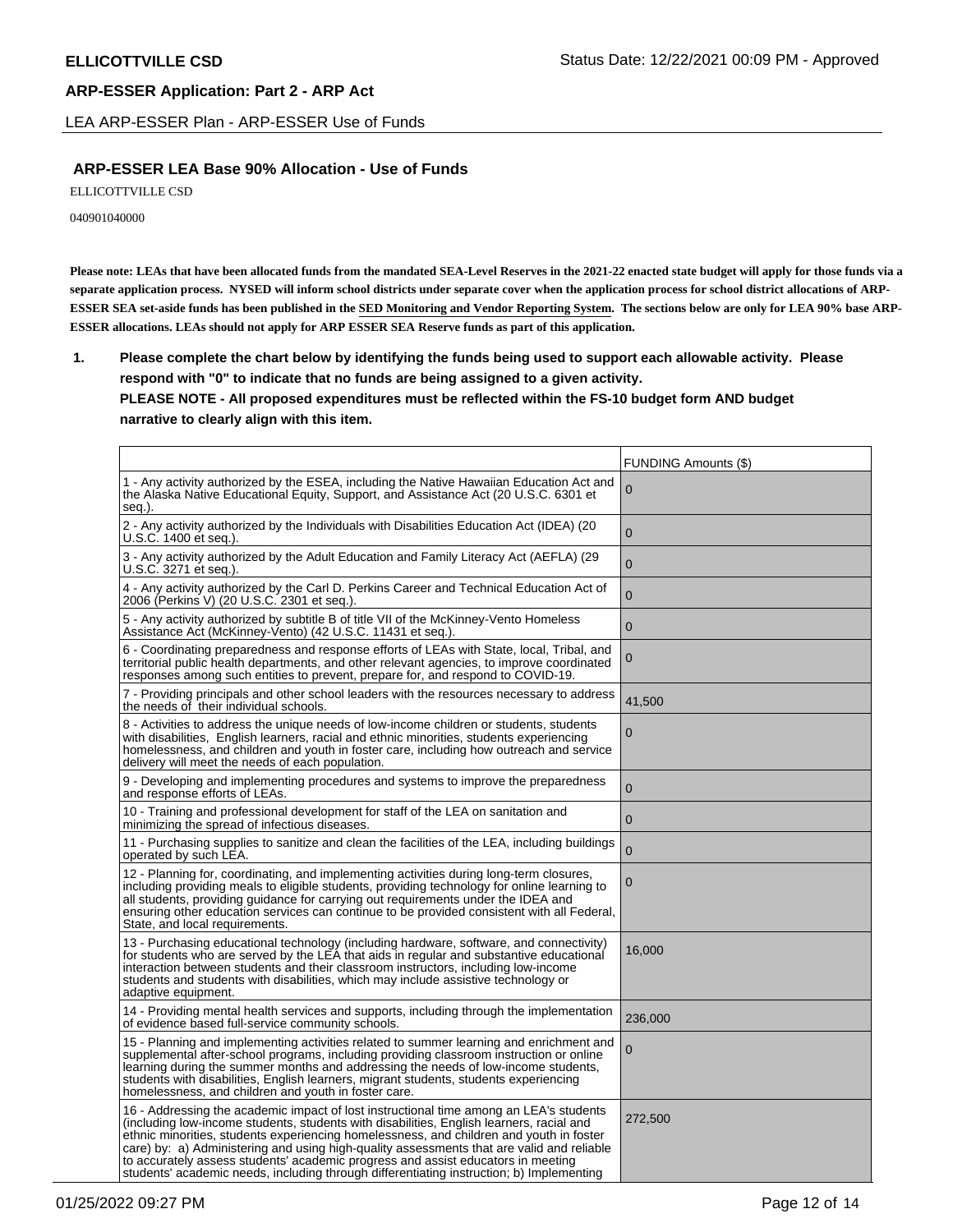# LEA ARP-ESSER Plan - ARP-ESSER Use of Funds

|                                                                                                                                                                                                                                                                                                                                                                | <b>FUNDING Amounts (\$)</b> |
|----------------------------------------------------------------------------------------------------------------------------------------------------------------------------------------------------------------------------------------------------------------------------------------------------------------------------------------------------------------|-----------------------------|
| evidence-based activities to meet the comprehensive needs of students; c) Providing<br>information and assistance to parents and families on how they can effectively support<br>students, including in a distance learning environment; and d) Tracking student<br>attendance and improving student engagement in distance education.                         |                             |
| 17 - School facility repairs and improvements to enable operation of schools to reduce<br>risk of virus transmission and exposure to environmental health hazards, and to support<br>student health needs.                                                                                                                                                     | 18,000                      |
| 18 - Inspection, testing, maintenance, repair, replacement, and upgrade projects to improve the indoor air quality in school facilities, including mechanical and non-<br>mechanical heating, ventilation, and air conditioning systems, filtering, purification and<br>other air cleaning, fans, control systems, and window and door repair and replacement. | U                           |
| 19 - Developing strategies and implementing public health protocols including, to the<br>greatest extent practicable, policies in line with guidance from the CDC for the reopening<br>and operation of school facilities to effectively maintain the health and safety of students,<br>educators, and other staff.                                            | <b>U</b>                    |
| 20 - Other activities that are necessary to maintain the operation of and continuity of<br>services in the LEA and continuing to employ existing staff of the LEA.                                                                                                                                                                                             | 61,423                      |
| Totals:                                                                                                                                                                                                                                                                                                                                                        | 645,423                     |